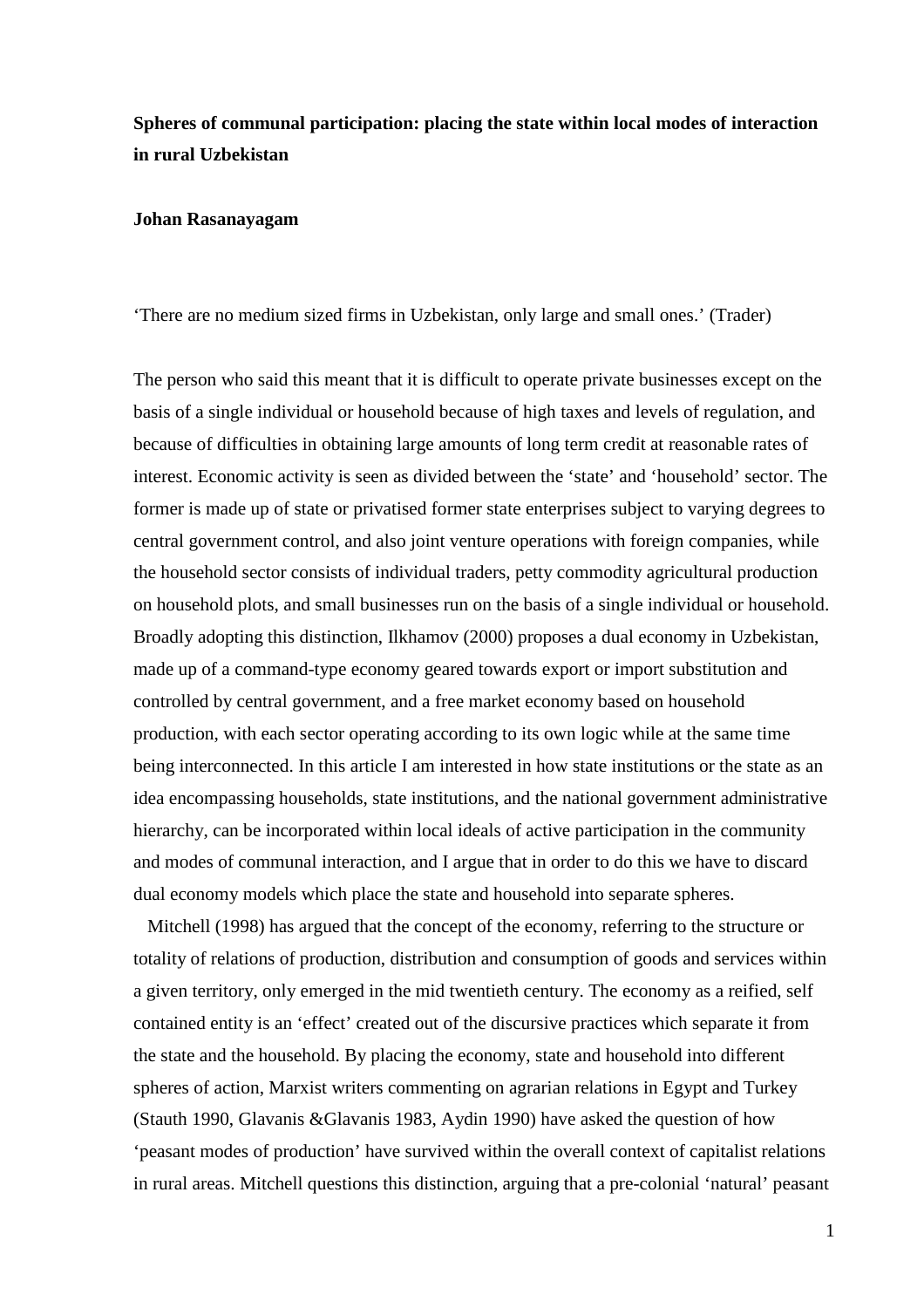economy, isolated from cash crop, commodity production, never existed in Egypt, and that it is impossible to distinguish subsistence and market oriented activity within the household. Sugar cane is cultivated as a cash crop using household labour and cattle raised for sale are bought using rotating credit arrangements with kin and neighbours.

 Mitchell recognises that both the economy and the state are structural effects, but while he questions the distinction between the economy-as-effect and the household, he maintains this distinction when it comes to the state-as-effect and the household, or more accurately, the individual. He applies a Foucaudlian approach to argue that the modern individual is constructed as an 'isolated, disciplined, receptive and industrious political subject' within such state institutions as the army, schools, bureaucracy and factories. The state itself comes to be reified by individuals in this process as a structural effect which 'orders, contains and controls them.'

The precise specification of space and function that characterise modern institutions, the coordination of these functions into hierarchical arrangements, the organisation of supervision and surveillance, the marking out of time into schedules and programs, all contribute to constructing a world that appears to consist not of a complex of social practices but of a binary order: on the one hand individuals and their activities, on the other an inert 'structure' that somehow stands apart from individuals, precedes them, and contains and gives a framework to their lives. (Mitchell 1999:89)

 Although this approach can provide useful insights, it still maintains the state versus household, public versus private distinction which Mitchell criticises in relation to the economy, and does not allow us to address the question of how actors might incorporate the state within local systems of knowledge and value. To undertake this we need to approach the question at the local level, bottom up rather than top down, and from the viewpoint of households themselves.

 This article is based on fieldwork carried out between August 1999 and July 2000 in a village in the Fergana Valley in Uzbekistan. In the first section I critique dual economy models, particularly as they are applied to the Soviet Union, post-Soviet societies and Uzbekistan. In the second section I discuss how the household is constituted in the village in which I conducted research, and identify modes of interaction within it. I deal with this in some detail because it prepares the ground for the final section where I argue that these modes of interaction are extended beyond the household and can, in certain contexts, include state institutions as partners within projects of common interest to all participants.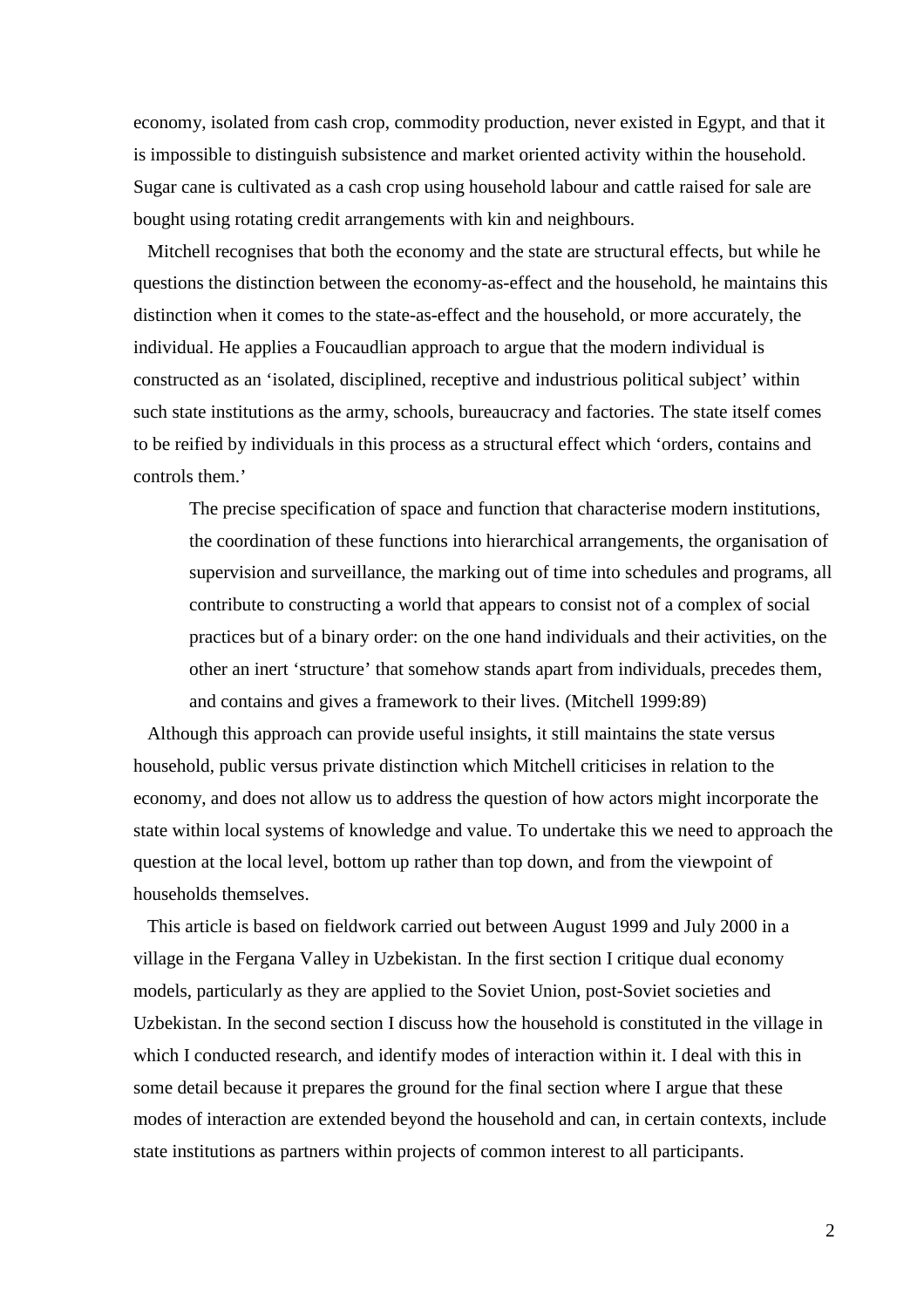## *Dual economy models*

A dual economy model has often been argued or assumed in accounts of the Soviet Union and the post-Soviet countries. The former is usually described as having had an official and a second or shadow economy, while post-Soviet countries have official and unofficial sectors. A common definition of the Soviet Union's second economy is simply all unrecorded transactions<sup>1</sup>. Alternatively Grossman, employing more ideological criteria, defines the second economy as activity undertaken directly for private gain or which contravened the law (Grossman 1977:25). This definition includes activities which were legally tolerated, such as agricultural production on private plots or teachers offering private lessons, but which were ideologically alien to the Soviet system<sup>2</sup>, as well as illegal activities, ranging from workers using resources from the workplace for private gain (earning *levyye dengi* or earnings 'on the side'), to 'underground entrepreneurs' who produced on a substantial scale, often operating behind the façade of a state enterprise.

 Those who employ a dual economy model, however, usually acknowledge that it is impossible to distinguish between legal and illegal activities, as legally rendered services, the private sale of goods produced on household plots, or domestically produced crafts, often involved the use of resources illegally appropriated from the state sector. Moreover, they acknowledge that the official and second economy were interdependent to the extent that one could not exist without the other. Many of the resources employed in private production and exchange were obtained from the state sector. Conversely, enterprise managers relied on informal channels involving personal connections and bribery to gain access to inputs necessary to fulfil state plans, and often employed a person known as a *tolkach* (pusher) who was adept at gaining resources in this way. Humphrey describes how collective farms in Siberia tried to produce and accumulate 'manipulable resources', by which she means goods produced by the farm but not registered in the official accounts and thus outside the control of state authorities, and also resources over which it had a certain amount of discretion as to its use. These could included land in the form of personal plots and payments in kind which were offered to workers as an added incentive to fulfil state plans. Manipulable resources were used to exchange for *defitsitnyye* (scarce or shortage) goods needed to fulfil the state plan or sold for cash. They were also used to gain political credit with the local administration by selling the surplus to farms within the *raion* which had not managed to fulfil their plan, and so ensure that the district plan as a whole was fulfilled (Humphrey 1998:195 onwards).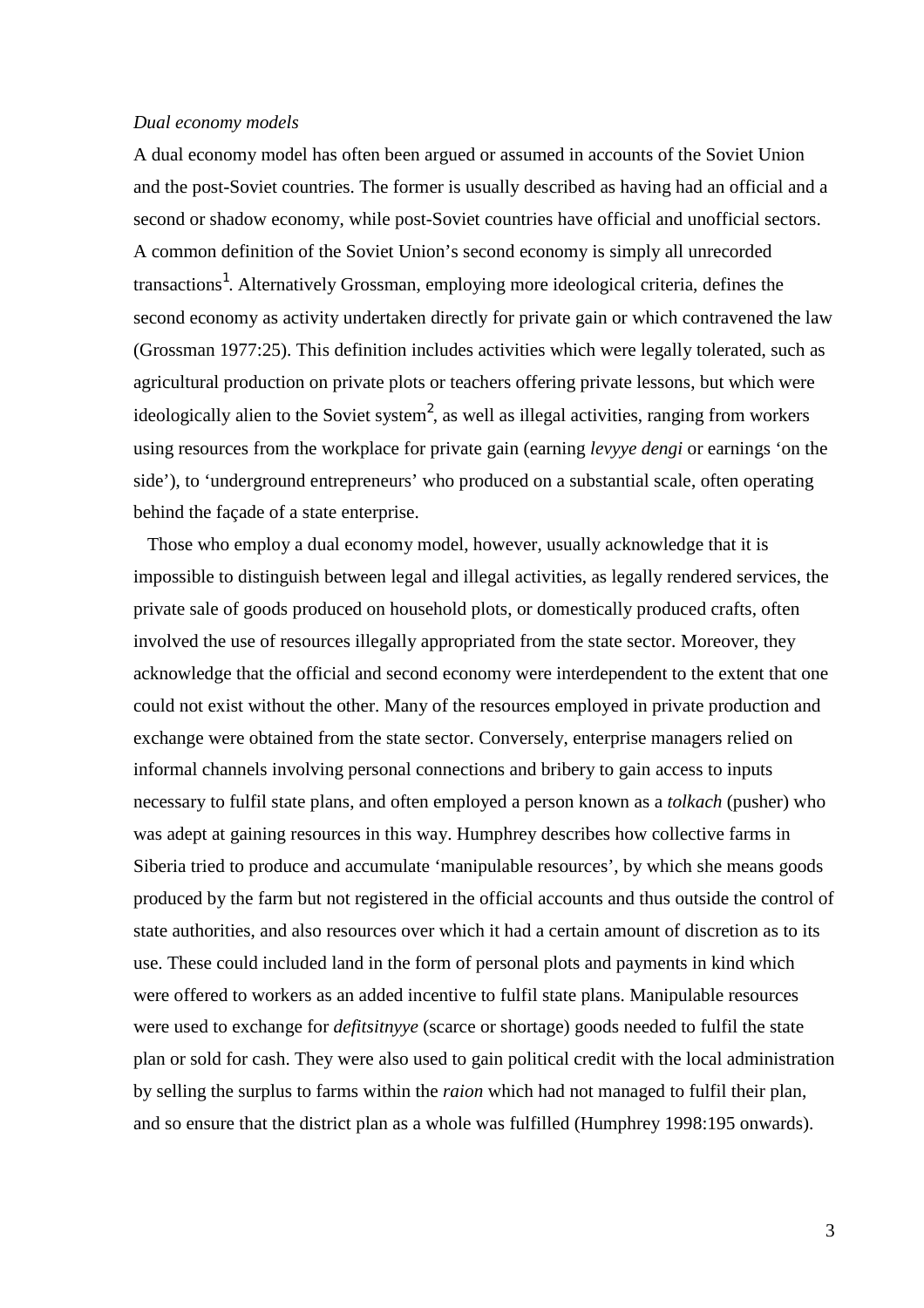Since it is often impossible to distinguish whether a particular transaction was part of the official or shadow economy, these labels can only be notional definitions or 'ideal types' referring to aspects of a single transaction rather than a model suggesting that the economy really was made up of two sectors. If, like Kotkin, we acknowledge that the formal and shadow economies really were one economy with two aspects<sup>3</sup>, then we must discard the dual economy model and find an alternative approach to describe what was going on.

 The division of post-socialist economies into formal and informal sectors is similarly problematic. The informal sector is usually defined as economic activity which takes place outside public regulation, a definition which stresses the criminal nature of the informal economy<sup>4</sup>. Johnson, Kaufmann and Shleifer offer a model classifying countries into two distinct groups.

In one, the government offers a sufficiently attractive combination of tax rates, regulations, and public goods that most firms choose to stay in the official sector. In this group, government revenues suffice to provide the public goods, and the unofficial sector is small because the government outcompetes it. In the other group, the government does not offer firms a sufficiently attractive combination of tax rates, regulations, and public goods to keep them operating officially, and hence many of them end up in the large unofficial sector, which offers a more attractive combination. The government budget in these countries does not suffice to offer more public goods, and hence the unofficial sector wins the competition for firms. (Johnson, Kaufmann and Shleifer 1997:169)

Although they allow that a single firm might engage in both official and unofficial activities, they nevertheless present the economy as consisting of two almost hermetically sealed sectors with both sectors being represented in a single firm. Such a firm enjoys public goods such as recourse to the courts to enforce contracts with respect to their legal activities, but must resorts to bribery and private protection or enforcement agencies for their informal transactions. In the context of Uzbekistan, however, legal and illegal transactions are both present in the strategies of businesses, and in household and individual income generating activities, to such an extent that it is not useful to attempt to classify a single transaction as belonging to the formal or informal sector.

 The case of Tohirjon is typical and illustrates this clearly. Tohirjon, a school teacher in the village where I conducted my research, receives a salary of 10,000 *Sum* (US\$15) per month. He has 26 *sotok* (1 *sotka*, plural: *sotok*, is equal to 0.01 hectares) of land in the form of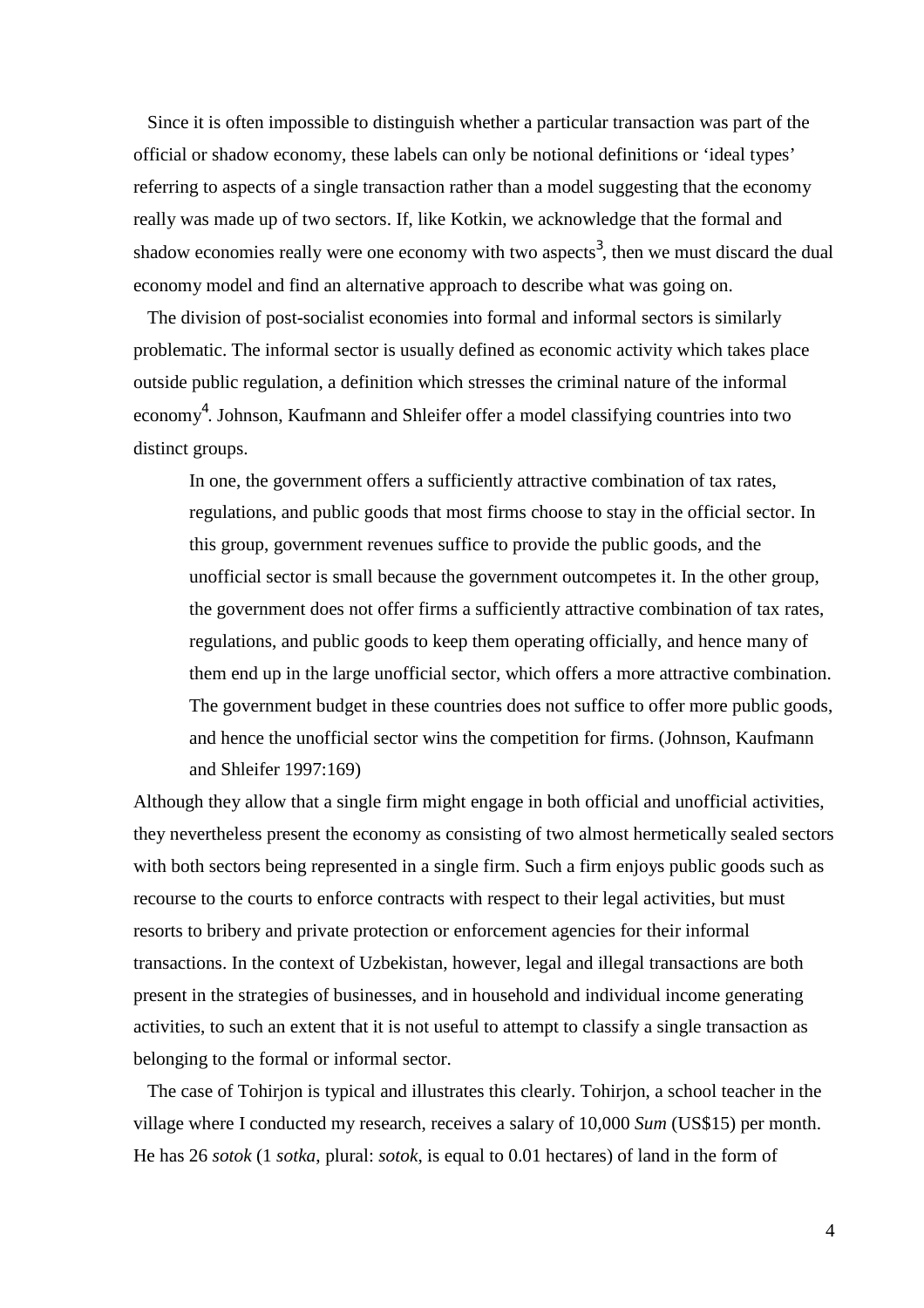household plots, most of which he obtained illegally from the *kolkhoz,* and from which he gains about 19,000 *Sum* (US\$27) per month in products for sale and household consumption. He buys fertiliser from the manager of the *kolkhoz* warehouse, who sells it illegally, and hires *kolkhoz* tractor drivers to till his fields. In addition to this, he teaches private lessons to students preparing to sit the higher education entrance exams, for which he gets about 3000 *Sum* (US\$5) a month, though this income varies considerably from month to month depending on the number of students he has. He has paid a neighbour in the village who works in the photocopy room of a large foreign joint venture company to make copies of textbooks for use in his preparation courses and for sale to his students, and he was also planning to make and sell cribs or cheat-sheets for students to use in the entrance tests. Although his household plot production, teaching salary and private courses are legal they often depend on illegal transactions to make them possible. The household plot production would not be possible without the illegal sales of land, fertiliser, and tractor services, and the income from the private lessons is tied up with resources illegally appropriated from the joint venture firm. With the exception of the teaching salary, it is impossible to place any particular activity in the formal or informal sector.

 If it is not possible to distinguish between an official and an unofficial sector, what of Ilkhamov's distinction between the export or import substituting and the household production sectors. This model is very useful for understanding certain aspects of the relationship between state, *kolkhoz* and rural households, particularly when viewed from a top down perspective. Despite its formal status as a non-state cooperative with decisions being made by its members, the reality of the decision making process means that the *kolkhoz* has historically acted as if it were a state institution. During the Soviet period the central government issued production plans which originated in the planning ministries in Moscow and were passed down through the Republican administration in Tashkent and the *oblast* (regional) level. As far as the main crop, cotton, was concerned, the state was the sole buyer and also the monopoly supplier for most inputs, such as water, power, farm machinery and equipment, and chemical fertiliser.

 Since independence the *kolkhoz* has continued to act as a state institution, despite a number of reforms in the organisation of agricultural production. The government continues to issue procurement plans for cotton and wheat and compulsory quotas for the distribution of sowing land. It remains the monopoly buyer of raw cotton and the monopoly supplier of most nonlabour inputs through state controlled organisations or banks<sup>5</sup> (Ilkhamov 1998 & 2000, World Bank 1999, Khan 1995). Even though, by law, private *dehqon* farmers (established since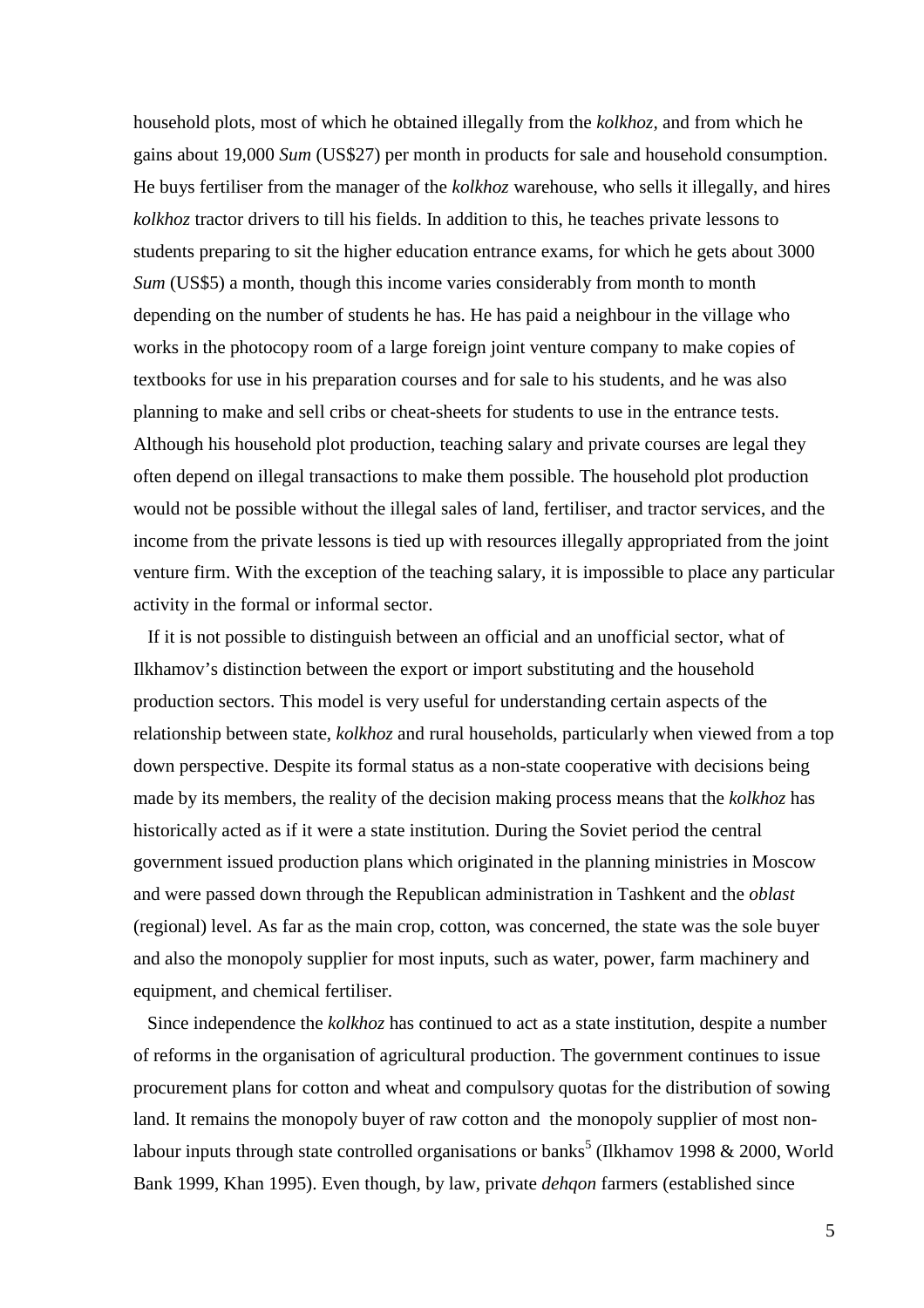independence, these are private farmers who are granted from 1 to 10 hectares of land or sometimes more on a rental basis) have the right to make their own planting decisions, they are often forced to grow cotton or wheat as part of the overall plan for the *kolkhoz* from which their land was granted. Since the state procurement plan for the *kolkhoz* is not reduced when it grants land to a *dehkon* farmer, it only grants the land if the farmer agrees to plant crops as part of this plan (TACIS Regional Agricultural Development Project, and my own observation). The real aim of the reforms seems to have been to shift the financial responsibility for agricultural enterprises from the state budget to the enterprises themselves, thus the state can maintain control of the production of strategically important crops, while minimising its financial burden (Ilkhamov 1998:544)

 The *kolkhoz* and the household could be viewed as two separate economies, the former having a strong command economy character, controlled by central government and directed towards the eventual generation of foreign exchange, and the latter geared to household subsistence and petty commodity production for the domestic market and more or less operating on free market principles. In common with other dual economy models, however, this is based on a distinction which cannot be sustained when viewed at the local level. It is not flexible enough to cover state and privatised state enterprises which are not engaged in production for export or import substitution, and also the non-manufacturing state sector such as schools and hospitals. Neither does it take into account production within households of goods for sale abroad and the cross border trading activities. Most importantly, by viewing the *kolkhoz* and households as separate sectors which interact as if with external entities, this model does not allow us to see how the *kolkhoz* and other state institutions can be 'localised' within modes of communal interaction. At the local level, as the case of Tohirjon shows, the *kolkhoz*, school, household plot etc. are all incorporated into his income generating strategies, and distinctions between formal and informal economy, command economy and free market, state and household begin to break down. In order to see how the state can be incorporated within local modes of interaction, we need to view this interaction at the point of local contact, the household and the village.

## *The household*

It is difficult to make generalisations about what constitutes a household as numerous exceptions can be found to any 'typical' form that is identified. Moreover, as Kandiyoti (1999) has pointed out, residence in one house or compound cannot be used as a definition of a household in rural Uzbekistan because several separate households may constitute a single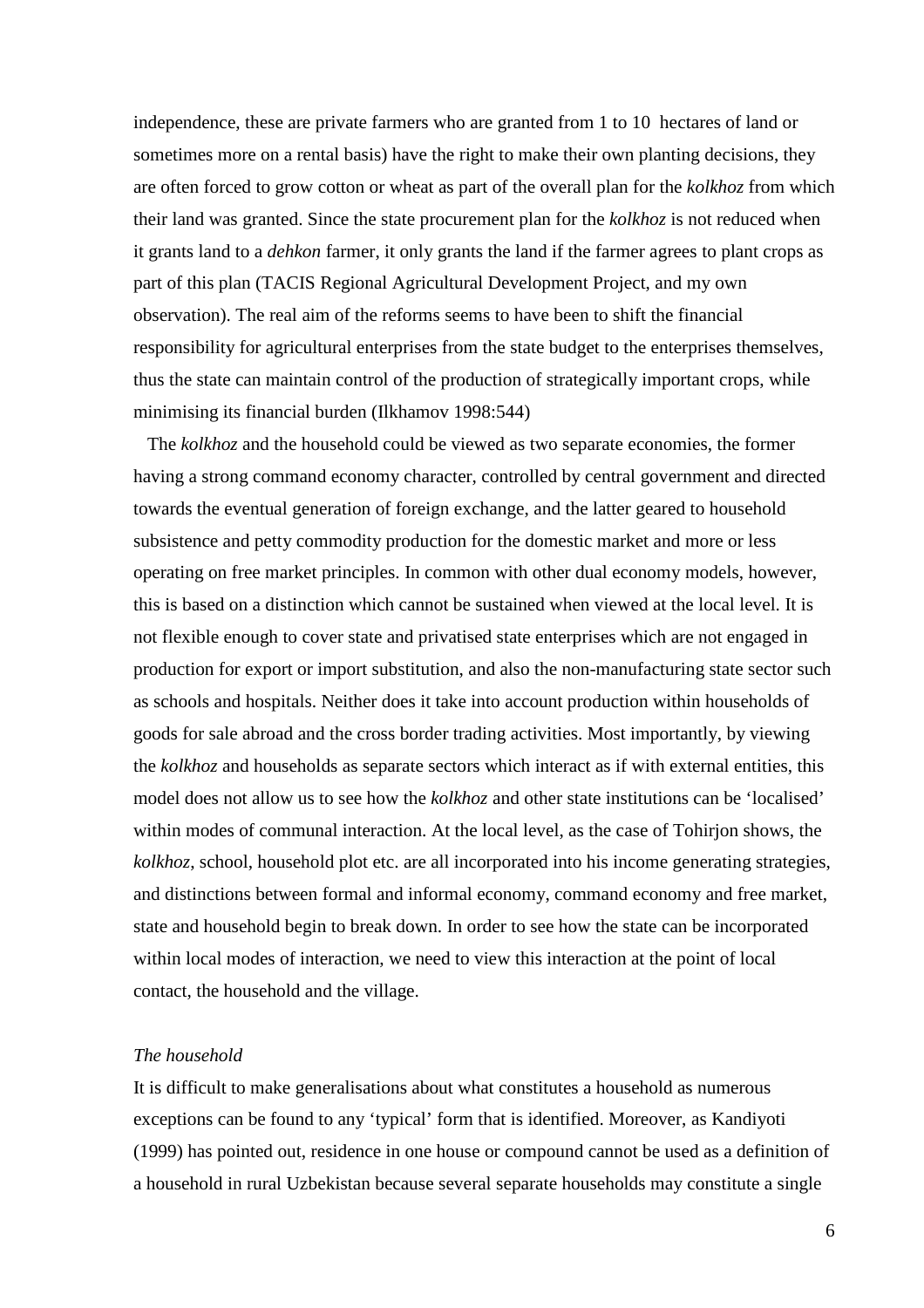unit of consumption or production or, conversely, a single household may contain more than one independent family. I will begin by outlining the main characteristics of households in the village where I conducted my research and then discuss modes of interaction within it.

 Rural households in Uzbekistan have been described as patriarchal and extended with brides (*kelin*: from the Uzbek verb *kelmok*: to come) moving to the household of their husband's family (Lobacheva N. 1999, Poliakov S. 1992, Monogarova P. 1969). The married couple are settled either in separate one or two room structures in the courtyard or in a single room in the main house. These extended households usually eat their meals together (living *bir qozon*: one cooking pot), and pooling the incomes of all individuals into one household budget (*bir kassa*) which is controlled by the, typically, male head of household.

 Residence of married sons with their children within the main parental compound (*katta eshik*: main door) is a temporary situation. One son, typically the youngest, will continue living in the *katta eshik* with his family, looking after his parents and inheriting the property on their death. It is the responsibility of the main household to build a separate house for the other sons, though this can take many years, depending on the availability of land from the *kolkhoz* and other material considerations. Even after a family has settled away from the main household, they may continue to live *bir qozon*, *bir kassa*, or both, for some years, with the land belonging to the various households being worked in common and the head of the *katta eshik* making all major decisions. I shall refer to this type of arrangement as a 'satellite' household, as opposed to an extended household where all the separate families live in one compound.

 One principle, which lies at the heart of decisions to live *bir qozon* or *bir kassa*, is the responsibility of parents, or the *katta eshik*, to pay for the life cycle rituals of their children; circumcision feasts for boys, wedding celebrations, and building a house for married sons. I calculated the expenditure on one wedding which was described as above average. The bride's side spent over 950,000 *Sum* (US\$1350) on the dowry, furniture and the wedding feast while the groom's family spent 685,000 *Sum* (US\$ 970) on gifts to the *kelin's* family, clothes for the groom and the wedding feast itself. This represents a very substantial expenditure<sup>6</sup> and households start collecting items for dowries while their daughters are still young children. People estimated that it cost between US\$500 and US\$1000 to build a decent two room house, the minimum acceptable for a newly established household, while a circumcision *toi* (feast) could cost about \$200, the same as the wedding *toi* but without the substantial gifts to the bride or groom's family and the dowry. Another large expense is obtaining higher education, which can entail large outlays on private courses to pass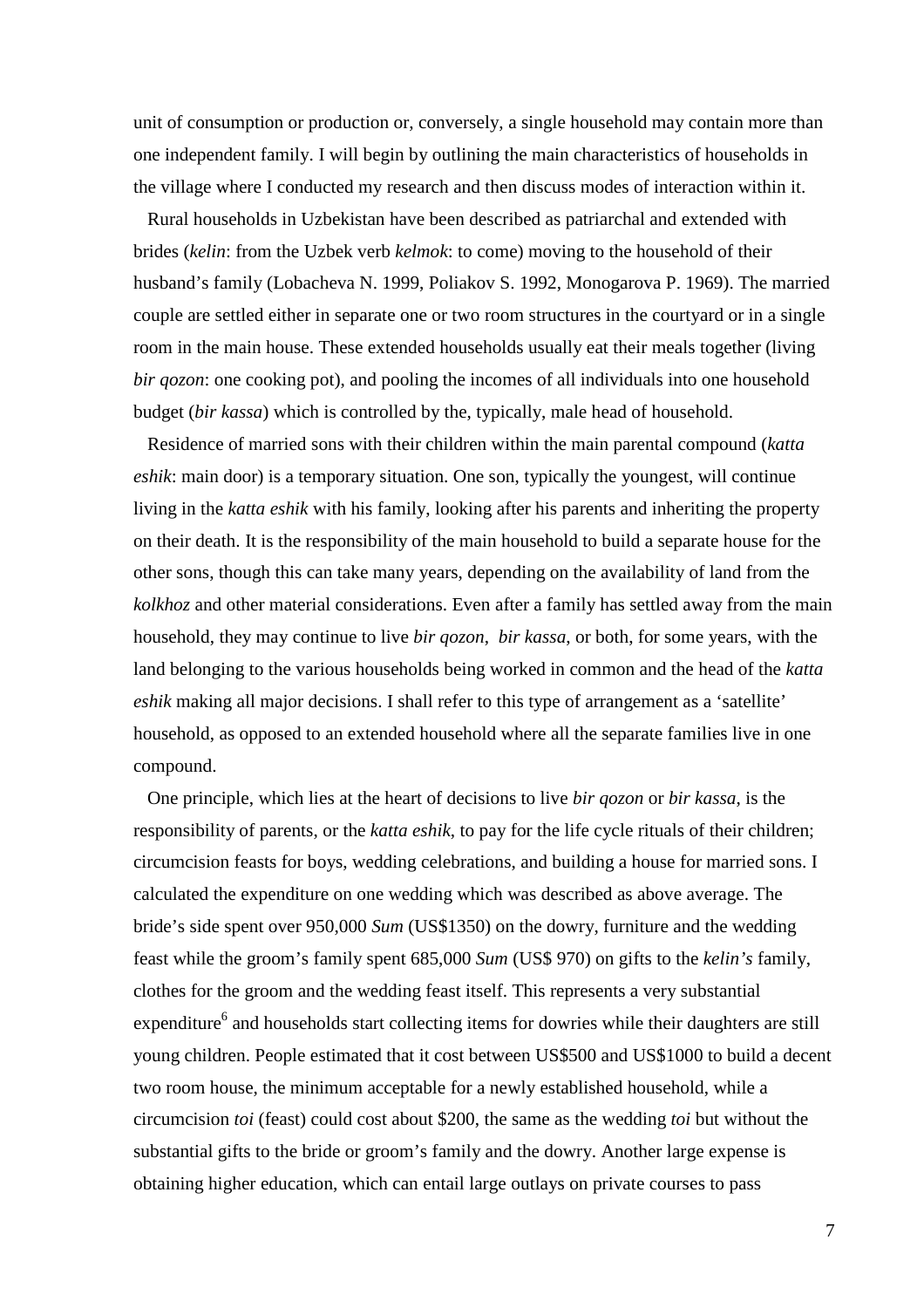university entrance tests and sometimes bribes as well. A study commissioned by the World Bank (1999) which surveyed people's attitudes to poverty and its causes found that respondents considered it a parent's responsibility to arrange for their children's weddings and provide them with a secure start in life, which means a house, household goods and education beyond secondary school. They included the ability to do this as a criterion in defining whether a person was rich or well to do, and cited as one of the causes of impoverishment the need to meet the costs of weddings. Those who had already taken care of this before the worsening economic situation since independence were considered to be in an advantageous position, they could 'relax'.

 While the need to provide for circumcision celebrations, weddings and housing is an important factor in decisions to remain *bir kassa* or *bir qozon*, other factors are also important. Levels of poverty have dramatically increased since independence. Not only have formal wages decreased, or ceased all together in the case of *kolkhoz* workers, but prices of consumer goods have increased so people's buying power is much reduced. In addition, medical care and other services, which were freely provided in the past, must now be paid for. Even though medical care and hospital treatment is officially free of charge, doctors and nurses often demand substantial bribes before treating patients. A number of writers have identified reciprocal exchange through informal networks of kin, neighbours and friends as a strategy for coping with material hardship as well as gaining access to scarce resources<sup>7</sup>. Maintaining a united income with separate households is one of the strategies used by villagers to pool labour and to share costs and risks. Moreover, in a situation where access to credit from banks or other 'formal' institutions is impossible for most people, the joint income from extended or satellite households is an important resource. I came across many cases where one household member started a business, for example a shop or a flour mill, using joint household income to pay for the start up costs.

 As Kandiyoti (1999) observes, household composition is a dynamic state, changing with time and circumstances. Three brothers in the village all normally lived completely independently, but while they worked seasonally in Kazakhstan as house builders, their wives and children, who remained in the village, once again became *bir qozon* with the men's parental compound, which also sold off a bull to pay for the extra expenditure on food. Moreover, the main household sometimes selectively chooses which members to retain tied to the common budget and which to make independent according to need and material constraints. A former truck driver and trader I interviewed reported that after he had moved into a separate house site his parents kept him *bir kassa* with the main compound for ten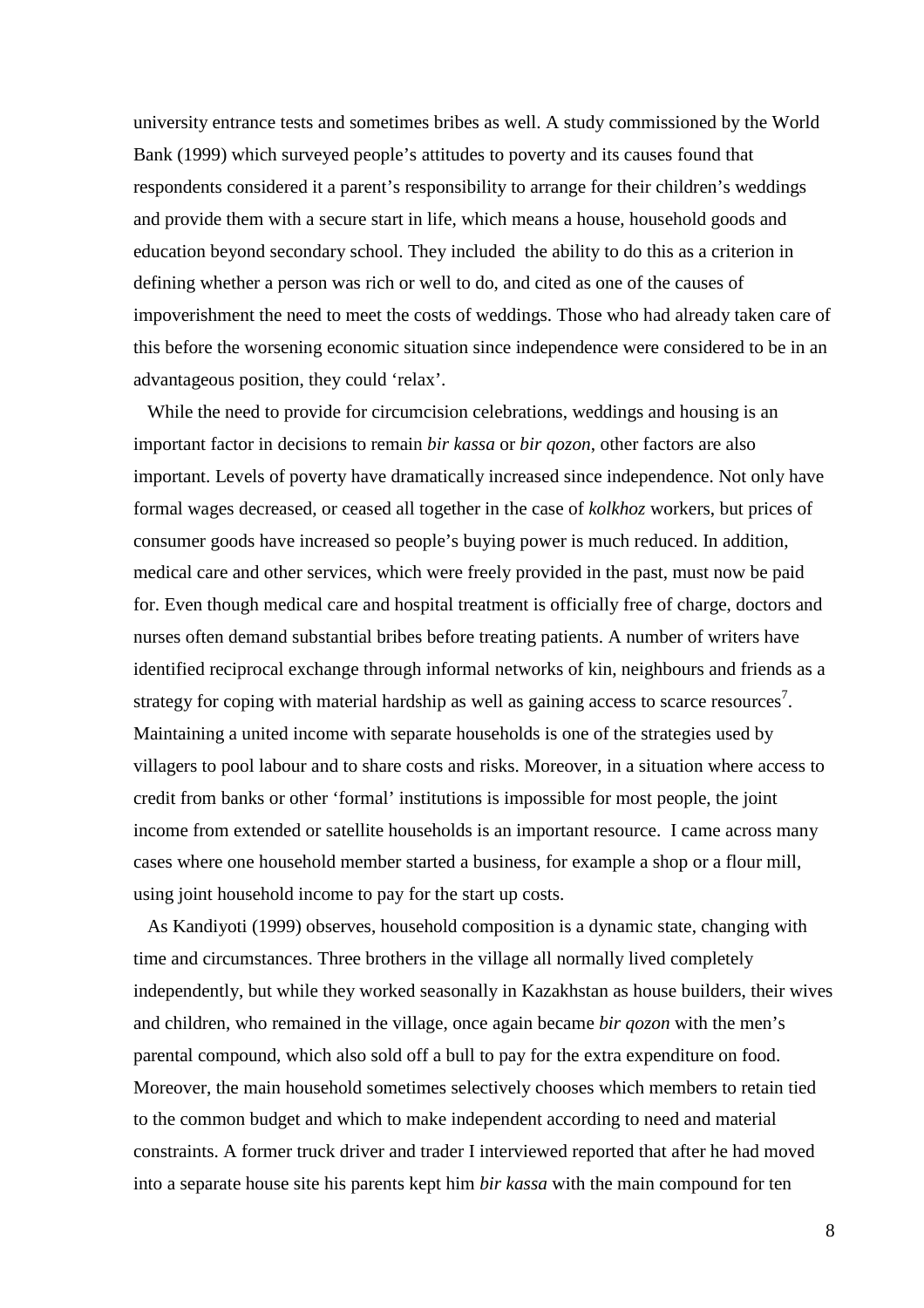years, until they had married off and settled all their children, because he made a good income from his official salary and trading activities. At the same time, his elder brother, after living with his family in the main household for 5 years, was immediately made independent when he moved to a separate house because of his low income and large family<sup>8</sup>.

 Rather than try to define the boundaries of the household, a more productive approach is to recognise that a household is a dynamic set of relationships rather than a fixed entity, and to identify the value systems or principles which shape these relationships. In the context of village households, the dominant principle is living *bir kassa* and *bir qozon*. The household acts as a sort of 'holding company', coordinating the projects of its various members, pooling incomes and providing capital. The actual composition of a household, who is included and the degree to which members live *bir kassa* and *bir qozon*, is contingent upon the needs at a particular time, which might include the obligation of the main household to provide for the life cycle rituals of its members, education expenses, the need to raise capital for income generating projects an so on. Alongside this, another principle operates, that each member contributes what they are able to the common budget and is allotted from it what they are judged to need, irrespective of their contribution. The household as a whole is the unit of consumption, income and expenditure and inequalities as to the contributions and benefits of individual members are not considered. Ikramjon, the second oldest son in a household, had apprenticed with a leather tanner and then set up on his own. He manages the business in terms of day to day decisions independently from the rest of the household, through his brothers contribute labour and the business is financially integrated within the household budget. During my fieldwork, he decided he wanted to enter the Law Institute in Tashkent and so increased the scale of his leather tanning operations, taking on more apprentices. He continued to hand over all the profits from this to the household budget controlled by his father and told me that when the time comes his family would give him the money he needs. Any excess cash generated at the present time will probably be used to buy cattle, a savings and investment strategy<sup>9</sup>. Ikramjon does not consider the household budget as a 'bank' where the money he contributes now can be drawn out at a later time on a directly proportional basis, but he knows that the household wealth has to be built up in order to finance his studies in the future.

 In actuality access to resources is often unequal, and Kandiyoti (1999) has pointed out the inferior access of women to money within rural Uzbek households. In my own field work I noticed that men attended community celebrations or special meals with other male friends or colleagues, where the quality of food was much higher than normal meals at home, much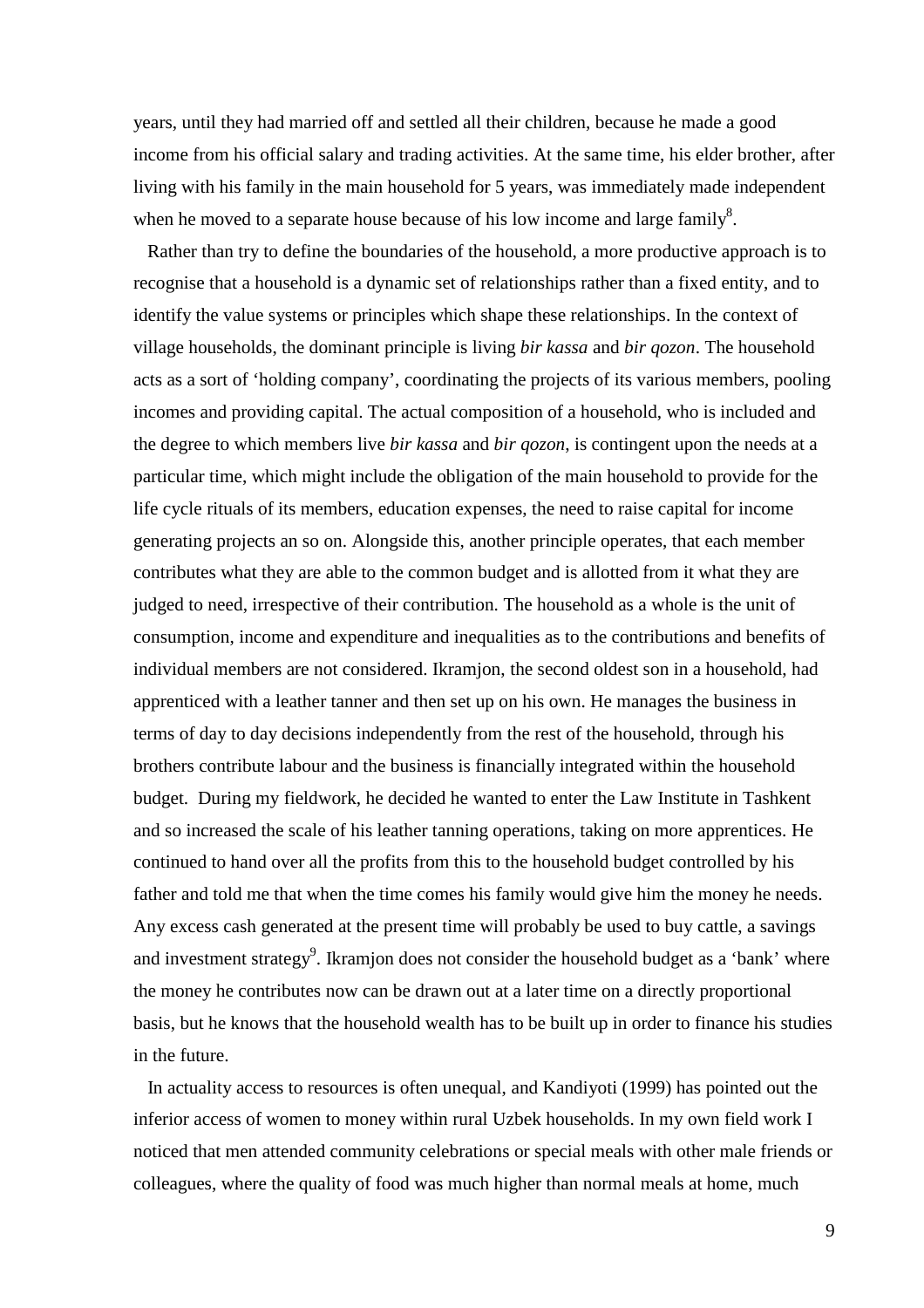more frequently than women, a fact men are often not aware of. While inequality of access to resources is an important issue in itself, here I am concerned with how modes of interaction within the household can be extended to wider contexts and identifying basic principles is more important for this than actual inequalities as to how the needs of various household members are assessed.

## *Spheres of communal participation*

A villager told me that a household was a small *mahalla<sup>10</sup>*, referring to the fact that his eldest son who lives separately continues to contribute part of his income to the parental household. The villager regarded the *mahalla* as an arena of communal interaction and cooperation which he could use as an analogy for relations within his own household. The collection of articles edited by Carsten (2000) use the term 'relatedness' to encompass emotional and social ties beyond the bounds conventionally defined in the study of kinship relations. Stafford's contribution is particularly relevant to my topic. He describes the 'cycle of *laiwang*', the building up of relatedness within a community among people not related by kinship through mutual assistance, reciprocal exchanges of money at wedding ceremonies, through 'small actions and interactions'. He argues that *laiwang* can be characterised as an extension of the 'cycle of *yang*', the system of mutual obligations between parents and children within the household, which similarly entails the transfer of money and the sharing of food. In both *laiwang* and *yang*, transfers create an obligation on the part of the recipient to return them at a later date, though not necessarily in the same form.

 While Stafford's account extends modes of interaction within households to wider contexts, *laiwang* and *yang* are based on a form of 'balanced' or 'generalised' reciprocity, to use Sahlins' terms, which are not a suitable idiom for describing the *bir qozon*, *bir kassa* relations I have described. Moreover, I argue that 'relatedness' is not necessarily *created* through exchange, but that belonging to a social unit itself carries with it certain modes of interaction, and that the composition of the social unit is contextually determined by shared interest.

 When talking about interaction beyond the household in rural Uzbekistan, it is important to distinguish between contexts where participants contribute and benefit equally, and where contributions and benefits relate to ability and need. An example of the former would be the *chyornaya kassa*, a form of rotating credit group where members contribute a fixed amount to a common fund at regular intervals and take turns to receive it. The groups I came across in the village all consisted of work colleagues, and the amount to be contributed was usually calculated in terms of kilos of beef in order to compensate for high inflation, though in one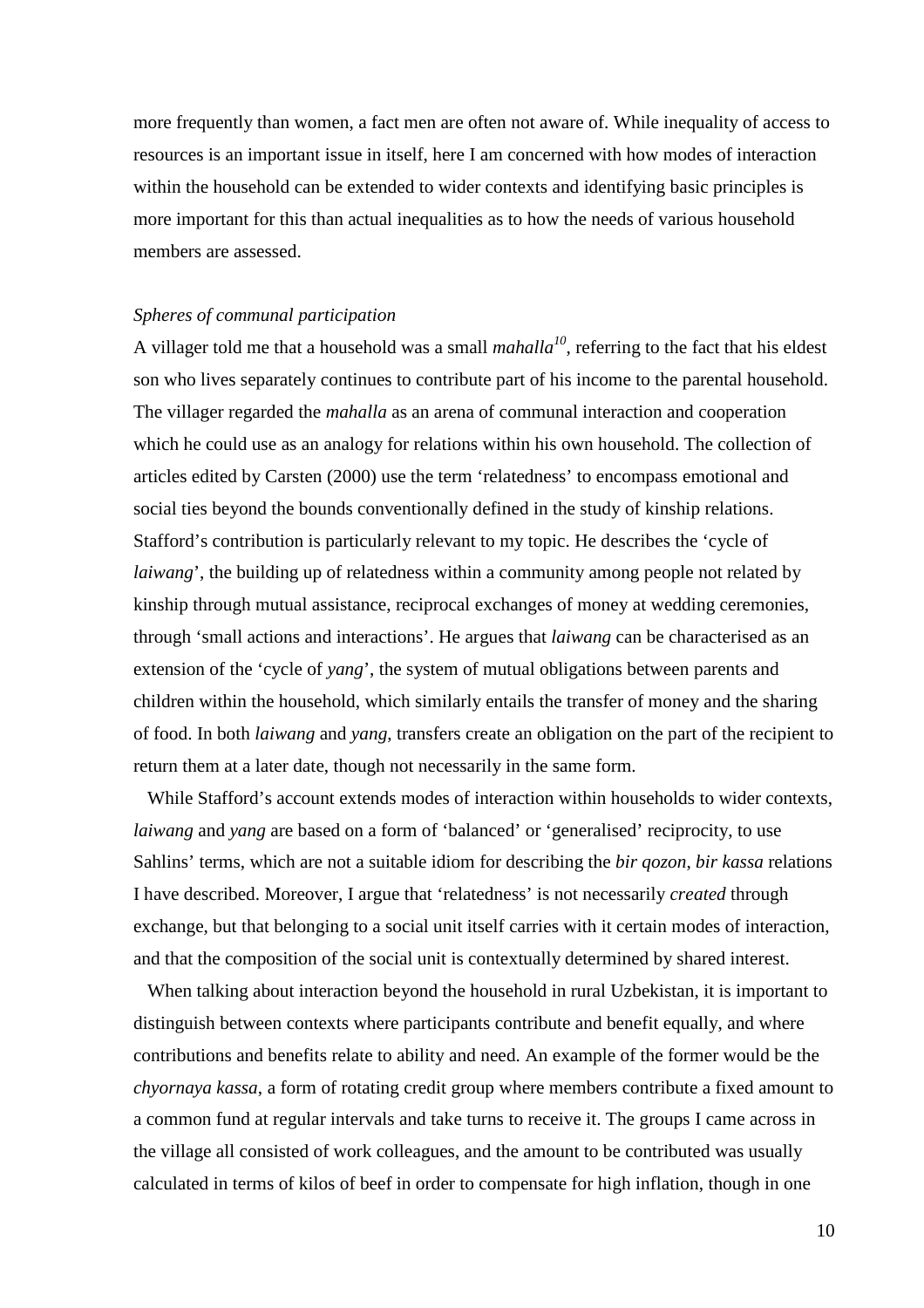group the 'target' each month was the amount needed to buy a certain television set. A gathering which shares some of the characteristics of the *chyornaya kassa* is the *gap*, though this has a more social basis. A *gap* is an occasion when a group of work colleagues, relatives, classmates from university or school etc. regularly meet over a meal, taking turns as host or gathering in a restaurant. In some groups, money may be collected from participants and given to the host. This may be just enough to pay for the food or it may provide a little extra for the host, in which case the *gap* also serves as a form of rotating credit group, and this is particularly true for women's *gaps <sup>11</sup>*. While capital may be raised in this way, the *gap* is primarily an occasion of communal consumption and sociability, and as with the *chyornaya kassa* participants contribute equally.

 In contrast to interaction on the basis of strictly equal contributions, in certain contexts participants within a project contribute only according to their means and benefit equally, irrespective of the size of that contribution. The year before I arrived in the village, Kamolaka, the father of the largest private farmer in the village, organised the asphalting of a main road. He had previously tried unsuccessfully to persuade the *oqsoqol*, mulla and elders of his *mahalla* to hand over money raised for the renovation of the mosque, but which had not been spent because the mosque was closed by the government authorities in response to Islamic extremist activities<sup>12</sup>. When they refused, he raised money from households along the road (Kamol-aka himself is a member of one of these) and from residents of two other *mahalla*s who also benefited from the access the road provided. Each household contributed what it could afford. Kamol-aka contributed 10,000 *Sum*, a wealthy pharmacist gave 5000, and typical contributions from other households were 2000 *Sum* or less. He obtained tractors from the *kolkhoz* and negotiated with a local factory for materials. While I was conducting my research, he was planning to organise the surfacing of other roads in the *mahalla* and was again trying to drum up support from residents for using the money raised for the mosque. He had already persuaded the *kolkhoz* authorities to provide tractors and fuel and pay the drivers' salaries. All participants in the project, including the *kolkhoz*, contributed according to their means while all benefited equally from the outcome.

 Money is not the only medium through which interaction beyond the household takes place on this basis. *Hashar*, the contribution of labour to community projects or the production efforts of other households without monetary reward, is common and occurs in a variety of contexts. A common occasion is house building. Villagers claim that during the Soviet period the whole *mahalla* or village would cooperate in building residential houses and this was organised by the *oqsoqol* of the *mahalla* where the house was being built. Nowadays only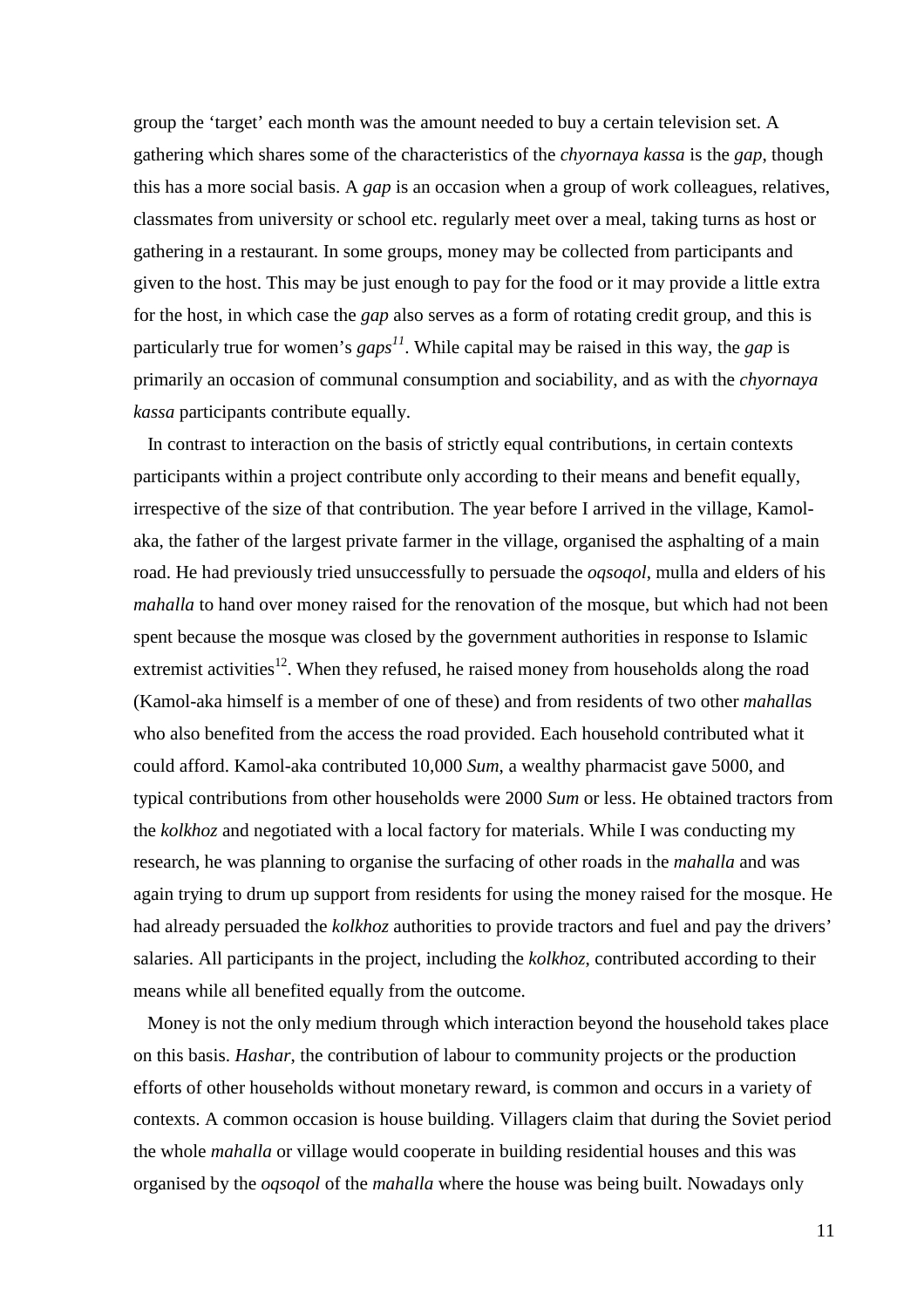people who maintain close social relations to those building the house will contribute labour. Villagers said that people have less time to spare, perhaps because it takes much more time and effort to make a living now than during the Soviet period. *Hashar* is also used for work on private plots, and again those participating usually have a close social relationship with the plot owner. The 'host' of the *hashar* will usually provide a meal and if crops are harvested participants may be given a share, though this is not calculated in proportion to the work done. This is true even when the *hashar* is organised to harvest crops for market sale. While the norm is that participants contribute labour for free, I came across some cases where such labour was paid for, though at rates well below the market rate.

 *Hashar* might seem to belong to a different category from the road building project, in that only one party benefits while others contribute labour. However, this is not simply a system for the reciprocal exchange of labour, 'I will help you with your harvest and you will help me with mine'. The sisters of one man, Muratbey, who had married and moved into their husbands' household, regularly worked on his plots with their children, while their brother did not reciprocate by working on their plots. One sister lived in a town and her household did not have any cultivable land. Moreover, Muratbey's brother's son also worked on his plots while his own children were too young to do the same on his brother's land in return. At other times, however, Muratbey had helped his sisters in a number of ways. He give one of his sisters enough money to organise the paperwork involved in obtaining a new job, and he negotiated for the rental of some land from the *kolkhoz* on behalf of another, as he was on better terms with the brigadier responsible. *Hashar* is only one part of a wider relationship based on common interest and mutual aid which encompasses not only kin, but also former classmates, neighbours and others.

 It is possible to identify a sphere of interaction, including the household but also extending beyond it in certain contexts, which is marked by principles of communal participation, contribution and benefit. These spheres, which I shall call 'spheres of communal participation', may be fairly constant through time, such as the household, or actualised for a limited period as in the case of a road building project. The participants within the sphere are similarly determined by the nature of the project in question, and the *kolkhoz*, other state institutions and the state itself can be included in certain contexts. Villagers expressed the view that the *kolkhoz* was a communal resource, an institution which is morally obligated to look after the general wellbeing of the community rather than be for the benefit of specific individuals. One villager disapproved of private farms because they took land away from the *kolkhoz* and the general community and placed it under the control of a single household.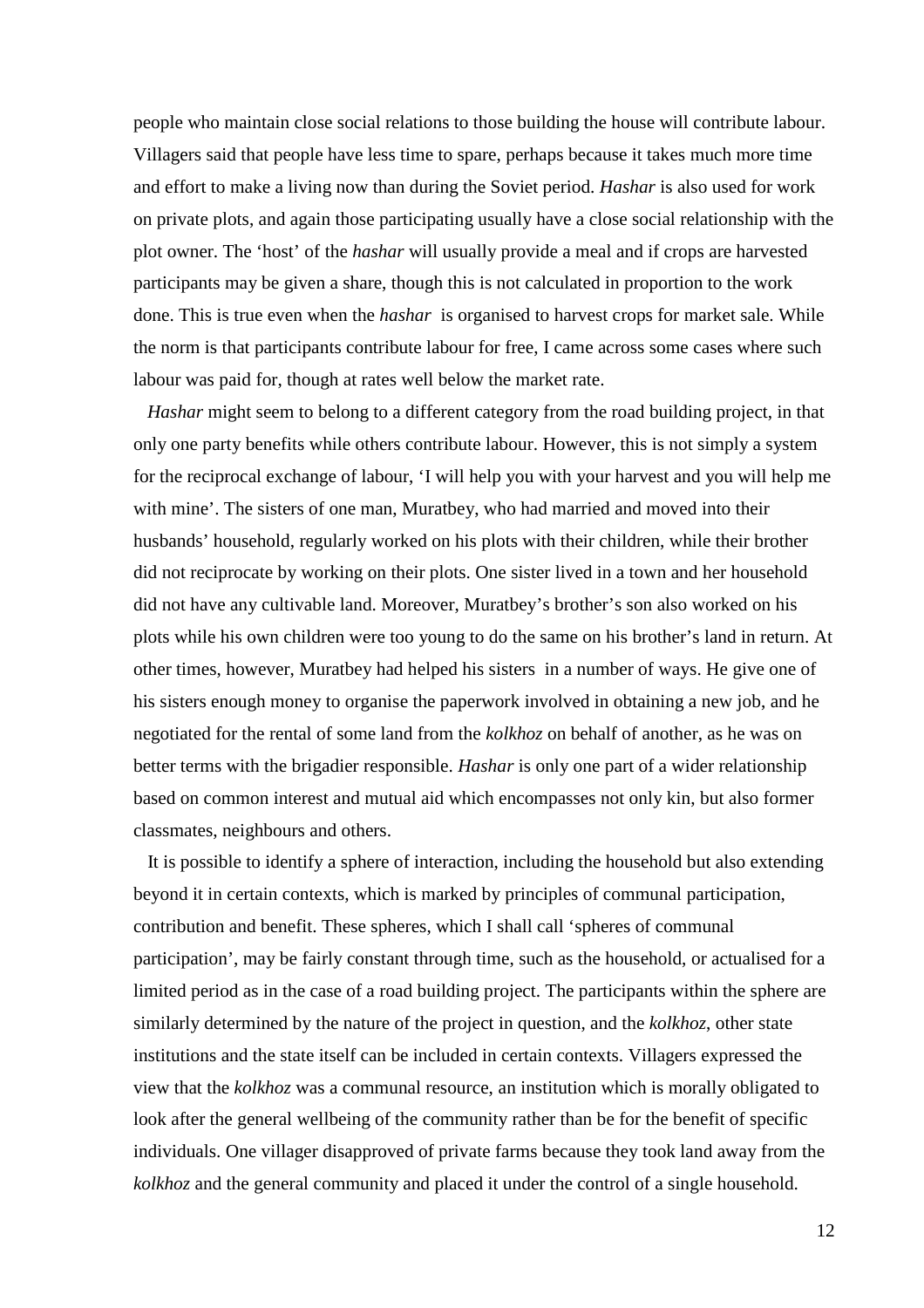Another asserted that the *kolkhoz* was only a collective in name, not in reality, since it did not have enough income to supply the needs of the people and could not pay salaries. It was not a real collective because its administration appropriated all the income for themselves. 'We are also part of the *kolkhoz*', said one teacher when he told me he was using a *kolkhoz* combine to process wheat grown on his own household plots.

 In its past and present activities, the *kolkhoz* often realised this role. During the Soviet period the *kolkhoz* provided the village with roads, electricity and gas, and built the schools, while the central government paid teachers' salaries and provided the equipment. People definitely felt that the *kolkhoz* had provided these things rather than the central government. Now, even though it does not have the resources to provide or maintain the village infrastructure as was its responsibility in Soviet times, it still supports the village as a whole where it can. Land for private plots comes from *kolkhoz* land and is granted to anyone who is a permanent resident whether they work for the *kolkhoz* or not, and it also provides the water which irrigates these plots free of charge. In the past the *kolkhoz* has also given land for the building of communal structures such as mosques and graveyards. I have already described how the *kolkhoz* participates in community projects such as the asphalting of a dirt road, something it should have been responsible for but lacks the resources to carry out on its own, and the *kolkhoz* sponsors cultural and sporting events, though on a much reduced scale than in the past. During my fieldwork it contributed to the prize money for a football competition, and organised a concert in the yard of one of the schools.

 Social services such as schools and health care facilities can also fall into this sphere. Wealthy individuals often financially support such institutions, much as the *kolkhoz* did in the past, and when the village school approached parents for a contribution of 100 *Sum* each to carry out some repairs, a wealthy private cattle farmer and the largest trader in the village each contributed 10,000 *Sum*. In a similar way, each household contributed to the renovation of a health centre in the village. Private sponsorship of state-provided social services is not confined to the village. In a nearby town I visited a school which was sponsored by the owners of two local factories, one of whom had also renovated another school himself.

 The state, as an encompassing idea connecting households with state institutions, such as schools and hospitals, and the hierarchy of government administration, can conceptually be included in the sphere of communal participation, though more as an extension of principle than in practical activity. I was present during a conversation between a knife maker and a teacher at the village school where the knife maker regretted that he had never done any work for 'society' (*jamiya uchun*), by which he meant working for the *kolkhoz*, school or other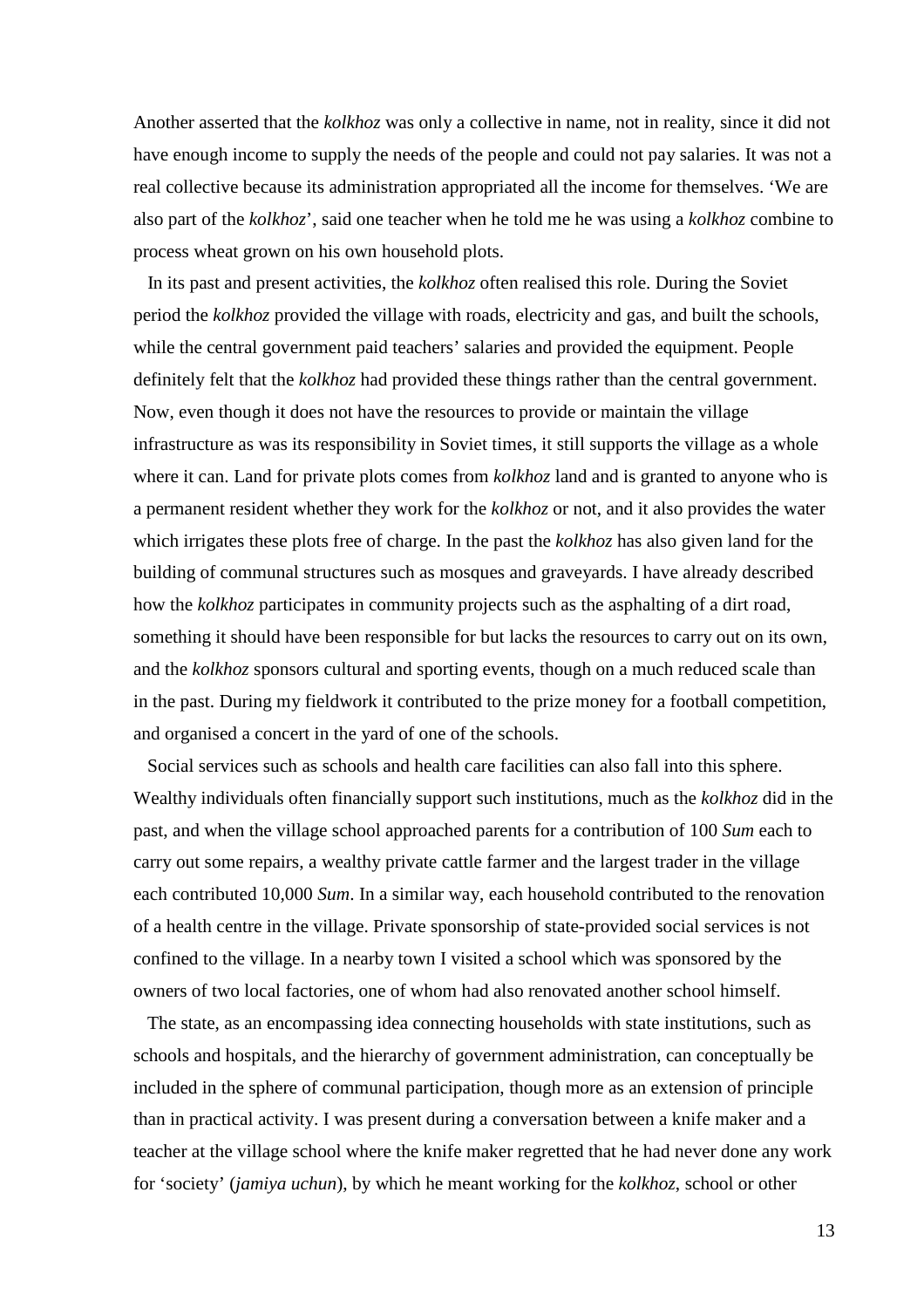state or social institution, but had always worked privately for himself. When later I brought up the subject with the teacher, he said that some people in the village only worked for themselves, they only kept cows, paid no tax to the state and didn't care about the people around them. Keeping livestock is a savings and investment strategy which most people engage in, including the teacher. However, most of the work involved, from growing the maize for fodder to feeding and selling the animals, can be undertaken within the household without recourse to outside help. I think the teacher was using the keeping of livestock as a metaphor for income generating activities which have little benefit for the wider community and entail minimal interaction with it. It is also interesting that both the knife maker and the teacher viewed working in a state institution and paying taxes as contributing to society. In return for taxes the state pays salaries, pensions and other benefits.

 A central feature of spheres of communal participation is that the aims of the project around which it is mobilised address the material interests of participants, and the closer these aims are, the greater is the sense of being part of a single consumption, production or expenditure unit. A group of households participating in the building of a road form a much more distinct group in terms of their actual contributions of time, labour and money, than the more generalised sentiments that the *kolkhoz* ought to function for the good of the whole community, or the even further generalised notion that paying taxes or working in the 'social sector' is a way of contributing to the state as imagined as the larger, encompassing community. The *kolkhoz* or state institutions such as schools and health centres are included within the sphere of participation in a much more concrete manner when they are the object of a project of more immediate benefit to participants, as in cases where parents are asked to contribute to renovation work of a school, or when they are one of the participating agents in a project, for example when the *kolkhoz* provides tractors and fuel to transport the material to build a road.

 At the same time, material interest is not the only thing which unites participants. Spheres of communal participation are actualised within a social context which values active participation within a community. Rassudova (1969) shows how common material interest was combined with membership in a single social unit in the area around Samarkand in the 19<sup>th</sup> century. She writes that a number of villages watered from a single main canal formed a water managing unit, electing a representative to supervise the watering of fields, the buying and selling of land, cleaning and maintenance of the main canal and crop rotation. Each village contributed labour for any necessary work in proportion to the water it received. The villages making up such a unit were known as *qozonsherik* (sharing one cooking pot)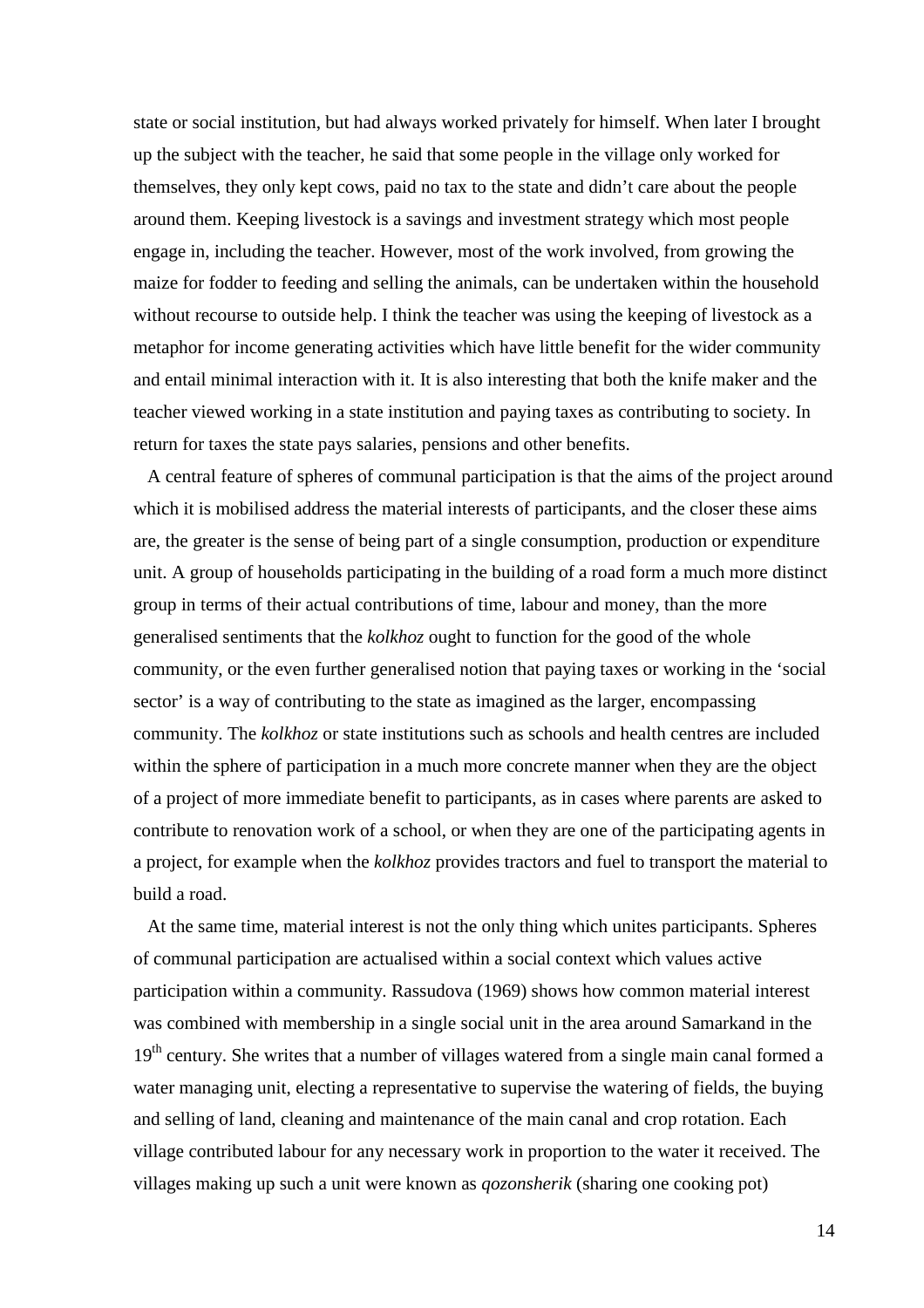reflecting the fact that they constituted a social unit as well, jointly owning large cooking pots for communal feasts and mutually attending each other's *tois*. The spatial distribution of cultivated plots reproduced settlement patterns, so residential neighbours would also cultivate neighbouring fields. Each household cultivated their land independently but pooled animal power and labour when necessary with cultivators of neighbouring plots, for example at harvest time or for ploughing. This exchange of labour was also known as *hashar*, for which no monetary payment was given.

 The *kolkhoz* and other state institutions took over the regulation of the irrigation infrastructure and the distribution of land from the pre-Revolutionary local community organisations, which in the past encompassed all local users within a cooperative productive and social unit. At the same time, however, the ideal of active participation in the community has remained and is actualised in a number of ways. I attended an *iftar* in the village, the first meal after sunset to break the fast during Ramadan. The host invited the *mahalla oqsoqol*, the mulla and other older men from the two neighbouring streets and the reason he gave for organising the meal was to show respect to those attending, to repay the times his father (now deceased) had attended similar gatherings in his old age, and because he had not held a *toi*like celebration for the past five years since his youngest sister's marriage. Households sometimes host feasts for their neighbours in the absence of a recent marriage or circumcision *toi* as a way of 'paying back' for the celebrations they have attended, and of participating in the social life of the *mahalla*.

 People earn respect in the village through contributing to the community around them. Rich people are expected to contribute more than the less well off, but the fact of the contribution is more important than the actual amount. This contribution does not have to be financial, and is more about fully taking part in community life. The teacher who talked about working for society, said that for him this meant meeting and interacting with colleagues at school and helping his neighbours where he can. He mentioned that he had a neighbour who was too poor to contribute financially to common projects but was always ready with advice, meaning that he was prepared to participate within the community, and was therefore respected. A successful trader was respected because he was always ready to contribute, whereas a private cattle farmer was criticised for only having started involving himself in the community since he went on pilgrimage to Mecca ten years ago, before which he just looked out for himself and his family. When the villagers who just kept cows are criticised, it was not just that they do not pay taxes, but more importantly that they do not care about the people around them, they 'only think about their cows' and do not participate in the social life of the community.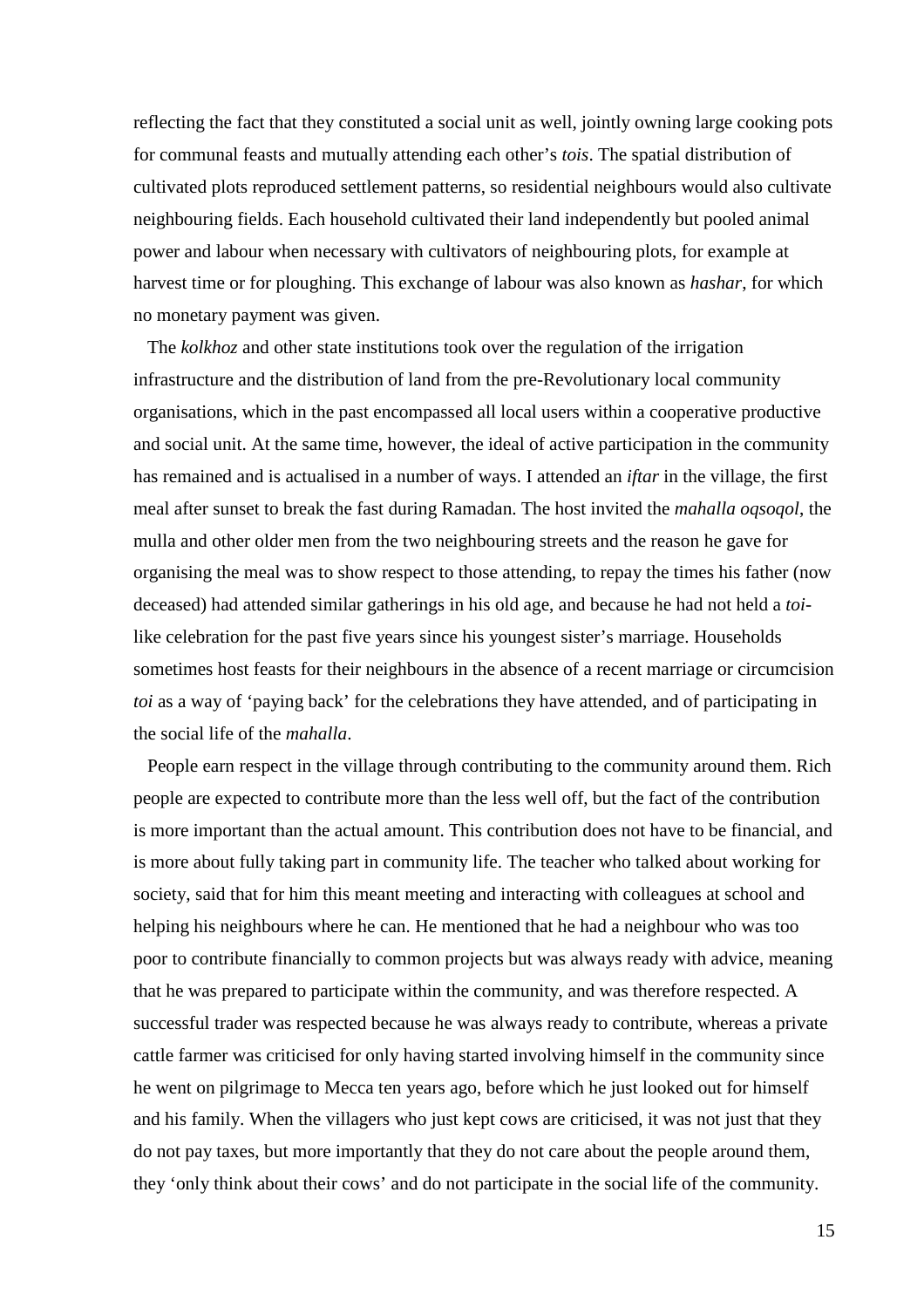There is an ideal of active participation within the community, where the level of contribution is less important than the fact of making a contribution, and where each is expected to contribute according to their ability. In order to be realised in action, within spheres of communal participation, a degree of shared material interest is important, and the household is the domain where the sense of shared interest is most completely experienced. While participants in a road building project may constitute a single unit within the limited context of that project, household members are part of a temporally continuous project which encompasses the whole life experiences of its members. Individual state institutions can be incorporated within spheres of communal participation, either as a participant alongside households, as in the case of the *kolkhoz* within the road building project, or as an object of a project. The state can also be incorporated, if not in practical action, then as the imagined, encompassing community within which individuals and households are expected to actively participate through paying taxes and working in 'social' institutions such as the *kolkhoz* or the school.

## *Conclusion*

I recognise that as far as the relationship between households and state institutions are concerned, or how the state is imagined by individuals in rural Uzbekistan, the incorporation of the state within spheres of participation is only part of the story. In other contexts the state may indeed exist as a reified entity external to the individual, as Mitchell argues, and Ilkhamov's distinction between a central government controlled command-type economy and a market oriented household economy is useful for understanding much of the relationship between government authorities, the *kolkhoz* and rural households. However, the state is imagined by individuals in a multidimensional way, and while it may be imagined and treated as an external entity, perhaps to be resisted or avoided, state institutions can also be incorporated within local systems of value. Dual economy models make a distinction between formal and informal sectors, the public and the private, which draws boundaries around the state, household and economy, and places each in a separate domain. When viewed at the level of local interactions these distinctions break down, and we can see how state institutions can be drawn into local modes of interaction, not as external entities but as participating partners.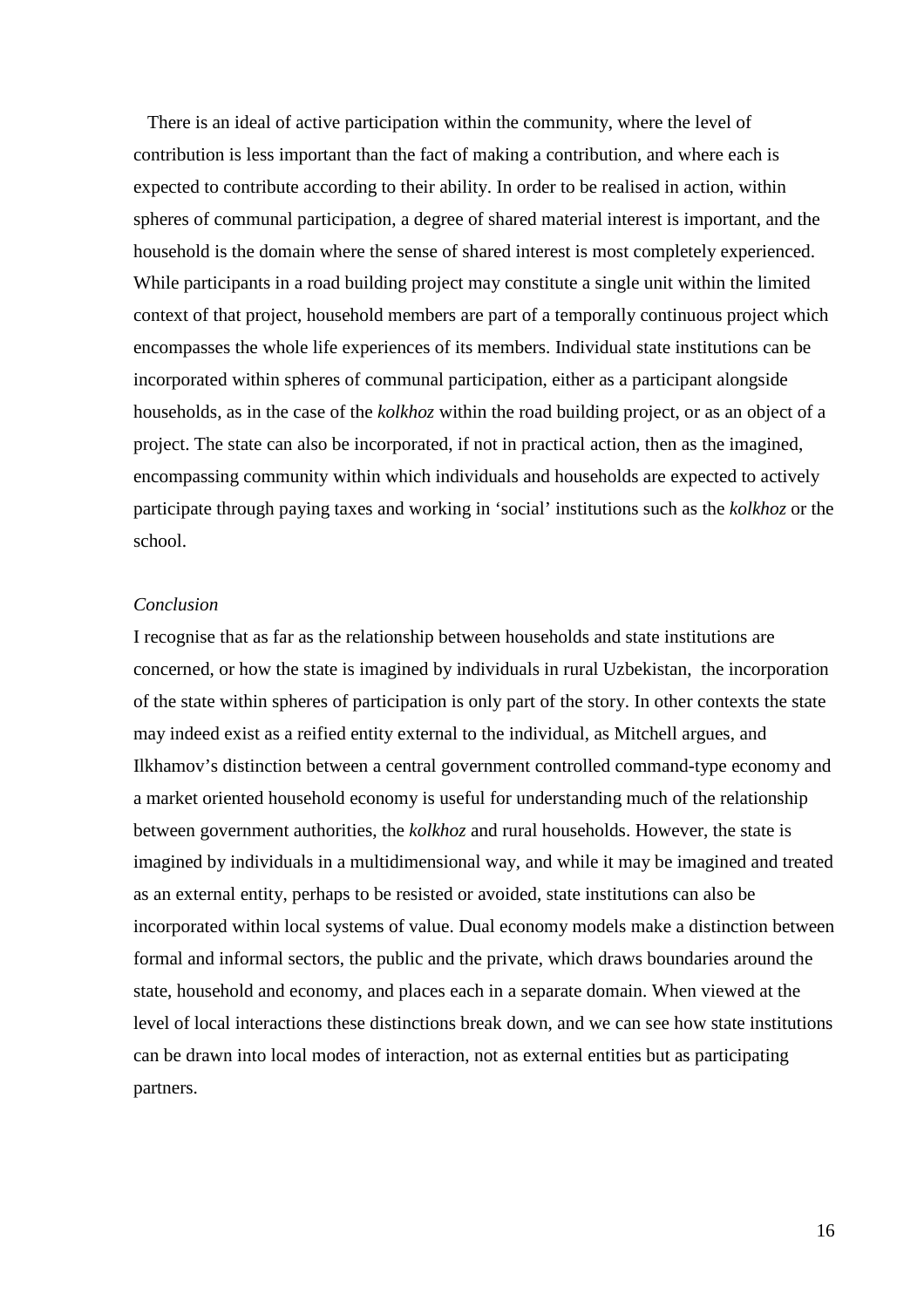$\overline{a}$ 

 $2^2$  This is also the definition used by Sik (1992) who defines the second economy as activity outside the socialist sector.

 $3$  'The shadow economy was not an independent entity but a corollary to the official economy; it was the shadow economy that permitted the official economy to function, and visa versa. The two economies were mutually dependent and shaded off one into the other; separated, each would have ceased to exist. Put simply, there was really one economy with a dual aspect: some activities were legal, others were not; some illegal activities were condoned, but not all. And the determination more often than not was arbitrary.' (Kotkin 1995:274)

<sup>4</sup> 'The informal economy has been reduced to activities that cannot be called by any names other than cheating and corruption – activities such as tax evasion, stealing from employers, illegal contracts, bribing politicians and officials, money laundering, and so forth.' (Kurkchiyan 2000:96)

<sup>5</sup> Although the banks granting credit to agricultural enterprises are officially non-state their financing comes from the State Central Bank which controls their operations.

 $6$  I conducted a survey of incomes of 20 households in the village. This was not a random sample but represented a range of income levels and occupations. In this sample, combined household incomes (including official salaries, pensions and other transfer payments from the state, income from agricultural activity, other businesses and trade) ranged from 18,500 to 119,000 *Sum* per month.

 $<sup>7</sup>$  On the use of networks as a coping strategy in situations of material hardship, Kandiyoti (1998) writes about</sup> women's *gaps* (rotating credit societies) in Uzbekistan, Hoodfar (1997) and Singerman (1995) describe the use of informal networks in Cairo, and Ledeneva (1998) describes *blat* networks or relations in accessing scarce goods and services in Soviet Russia.

<sup>8</sup> Kandiyoti (1999:504) gives a similar example of a widow living on the low income provided by a pension who decided not to share her cooking pot with her elder son and his family since she could no longer afford to feed them all, but instead remained *bir qozon* only with her younger disabled son and his family.

<sup>9</sup> Raising cattle for beef is a very popular method of saving. While the price of most agricultural produce fluctuates dramatically from season to season, the price of beef usually rises steadily and keeps pace with inflation.

<sup>10</sup> A *mahalla* is a territorially based residential and social unit, headed by an *oqsoqol* chosen by residents. The *oqsoqol*, mulla, and older, respected residents play an important role in settling disputes within the *mahalla*, upholding moral and social norms, and supervise and officiate at communal celebrations such as wedding *tois*.

<sup>&</sup>lt;sup>1</sup> 'In contrast to the legitimate market/black market model, the Soviet state operated as an economy that commonly had two kinds of transactions within it: the official dealings, announced and recorded, and those of the second economy, which were not. This meant that the second economy was virtually co-extensive with the whole economy, and involved almost the whole population, to at least some extent. In addition, to the legal economy operating by means of controls, plans, directives, quotas and the like, the second economy made quasimarket arrangements available for the whole of society in respect to at least part of the material needs of the people.' (Kurkchiyan 2000:84)